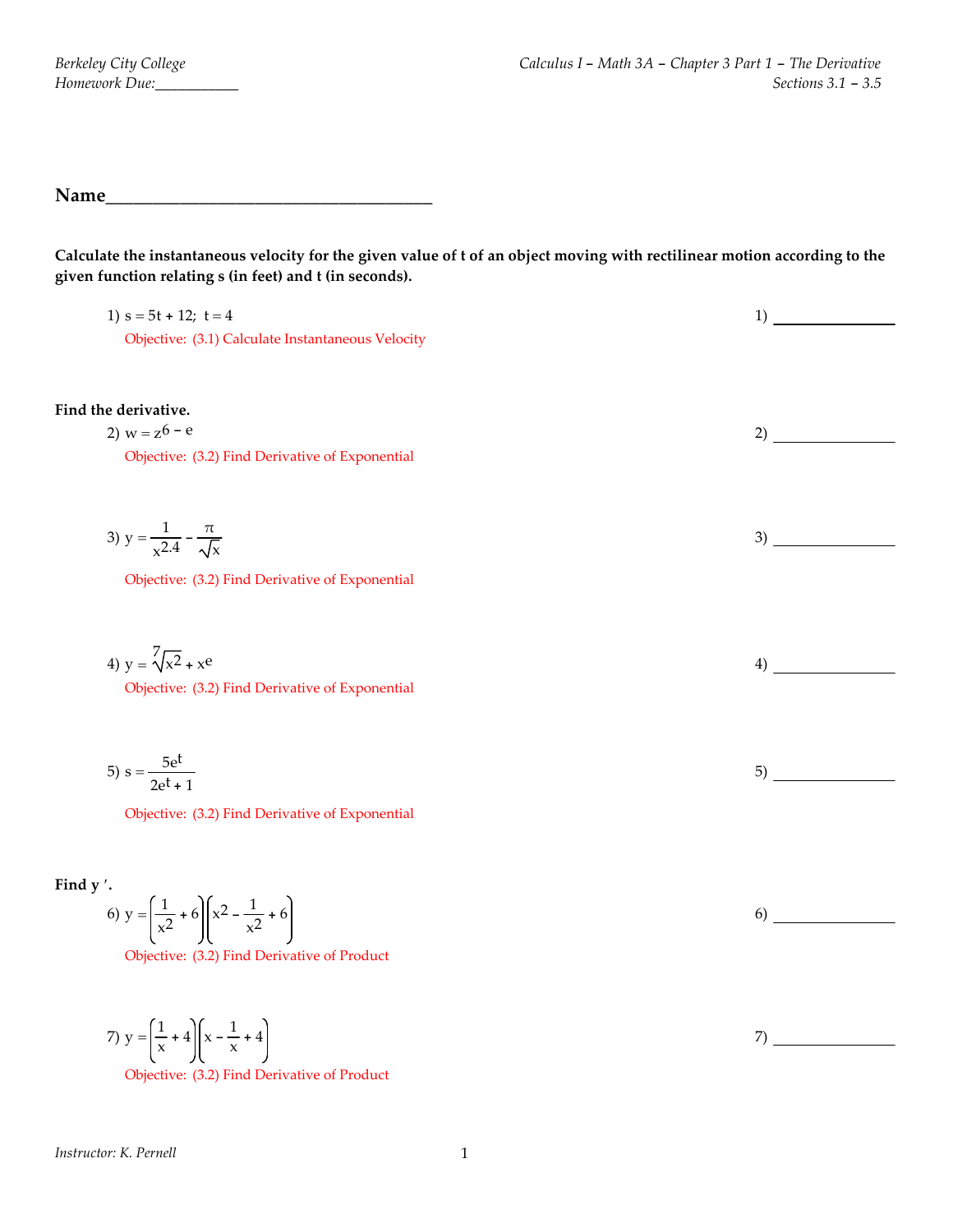**Find the derivative of the function.**

8) 
$$
y = \frac{x^2 - 3x + 2}{x^7 - 2}
$$

Objective: (3.2) Find Derivative of Quotient

9) 
$$
f(t) = (4 - t)(4 + t^3)^{-1}
$$
  
Objective: (3.2) Find Derivative of Quotient

10) 
$$
g(x) = \frac{x^2 + 5}{x^2 + 6x}
$$

Objective: (3.2) Find Derivative of Quotient

## **Find the second derivative.**

$$
11) s = \frac{13t^3}{3} + 13
$$

Objective: (3.2) Find Second Derivative of Polynomial

12) 
$$
r = \frac{3}{s^3} - \frac{5}{s}
$$

Objective: (3.2) Find Second Derivative of Polynomial

$$
13) y = \frac{1}{11x^2} + \frac{1}{9x}
$$

Objective: (3.2) Find Second Derivative of Polynomial

14) 
$$
y = 6x^2 + 7x + 5x^{-3}
$$

Objective: (3.2) Find Second Derivative of Polynomial

| 15) $y = 2x^2 + 8x - 9$                               |  |
|-------------------------------------------------------|--|
| Objective: (3.2) Find Second Derivative of Polynomial |  |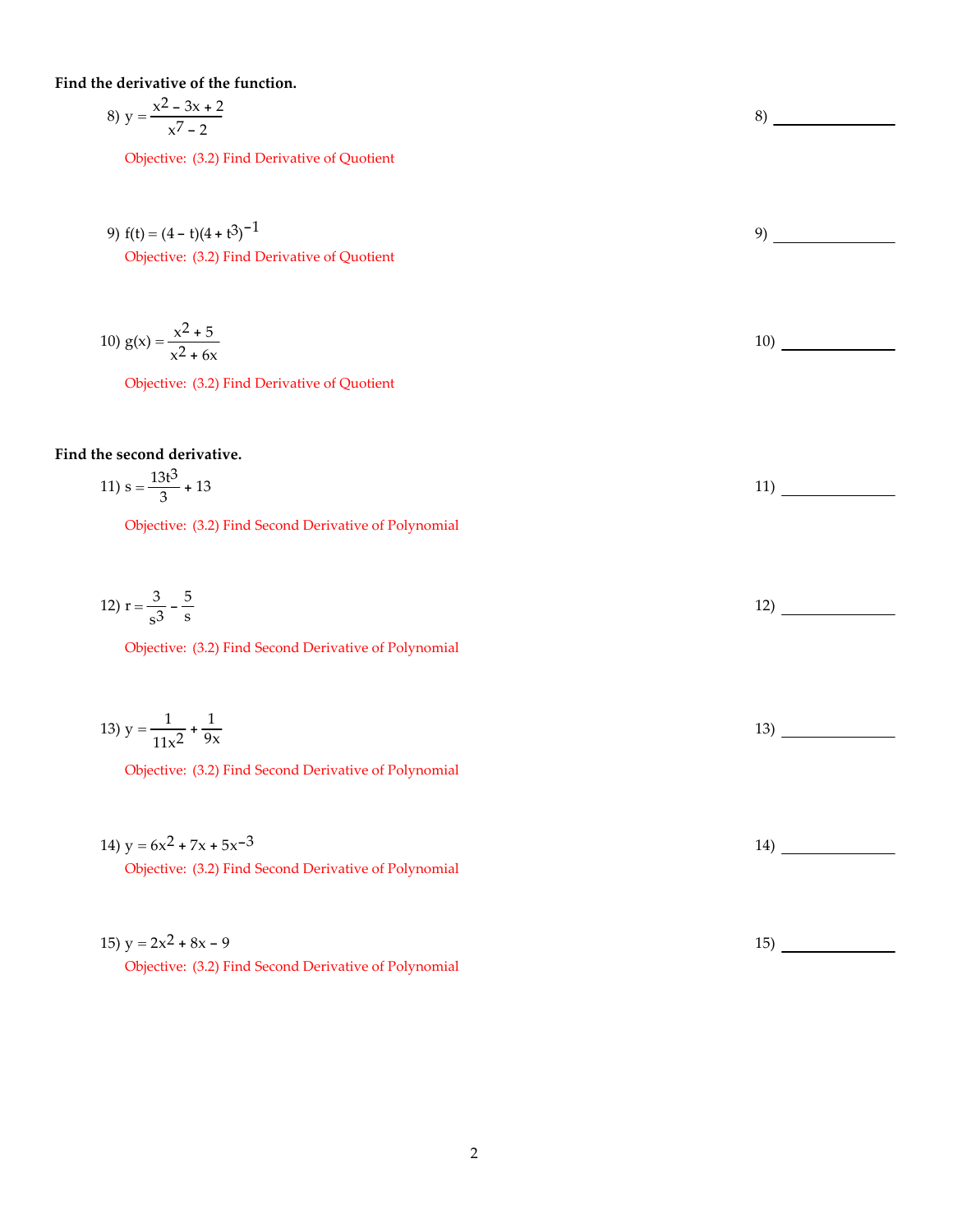| Find $D_Xy$ .                                                     |                                                                                                                                                                                                                                    |
|-------------------------------------------------------------------|------------------------------------------------------------------------------------------------------------------------------------------------------------------------------------------------------------------------------------|
| 16) $y = x^7$                                                     | 16) (a)                                                                                                                                                                                                                            |
| Objective: (3.3) Find Derivative Using Power/Sum/Difference Rules |                                                                                                                                                                                                                                    |
|                                                                   |                                                                                                                                                                                                                                    |
|                                                                   |                                                                                                                                                                                                                                    |
| 17) $y = 5x^2 + 6x + 8$                                           | 17)                                                                                                                                                                                                                                |
| Objective: (3.3) Find Derivative Using Power/Sum/Difference Rules |                                                                                                                                                                                                                                    |
|                                                                   |                                                                                                                                                                                                                                    |
|                                                                   |                                                                                                                                                                                                                                    |
| 18) $y = -7x^7$                                                   | 18)                                                                                                                                                                                                                                |
| Objective: (3.3) Find Derivative Using Power/Sum/Difference Rules |                                                                                                                                                                                                                                    |
|                                                                   |                                                                                                                                                                                                                                    |
|                                                                   |                                                                                                                                                                                                                                    |
| 19) $y = x^7 + e^7$                                               | <b>19</b> and the set of the set of the set of the set of the set of the set of the set of the set of the set of the set of the set of the set of the set of the set of the set of the set of the set of the set of the set of the |
| Objective: (3.3) Find Derivative Using Power/Sum/Difference Rules |                                                                                                                                                                                                                                    |
|                                                                   |                                                                                                                                                                                                                                    |
|                                                                   |                                                                                                                                                                                                                                    |
| 20) $y = \frac{1}{2}x^{10} - \frac{1}{5}x^5$                      | 20)                                                                                                                                                                                                                                |
| Objective: (3.3) Find Derivative Using Power/Sum/Difference Rules |                                                                                                                                                                                                                                    |
|                                                                   |                                                                                                                                                                                                                                    |
|                                                                   |                                                                                                                                                                                                                                    |
| 21) $y = (x^2 - 4x + 2)(5x^3 - x^2 + 4)$                          | 21)                                                                                                                                                                                                                                |
| Objective: (3.3) Find Derivative of Product                       |                                                                                                                                                                                                                                    |
|                                                                   |                                                                                                                                                                                                                                    |
|                                                                   |                                                                                                                                                                                                                                    |
| 22) $y = (6x - 5)(3x + 1)$                                        | 22)                                                                                                                                                                                                                                |
| Objective: (3.3) Find Derivative of Product                       |                                                                                                                                                                                                                                    |
|                                                                   |                                                                                                                                                                                                                                    |
|                                                                   |                                                                                                                                                                                                                                    |
| 23) $y = \frac{x^2}{3 - 5x}$                                      | $\left( \frac{23}{2} \right)$                                                                                                                                                                                                      |
|                                                                   |                                                                                                                                                                                                                                    |
| Objective: (3.3) Find Derivative of Quotient                      |                                                                                                                                                                                                                                    |
|                                                                   |                                                                                                                                                                                                                                    |
|                                                                   |                                                                                                                                                                                                                                    |
|                                                                   |                                                                                                                                                                                                                                    |

24) 
$$
y = \frac{2x^2 + x - 1}{x^3 - 4x^2}
$$

Objective: (3.3) Find Derivative of Quotient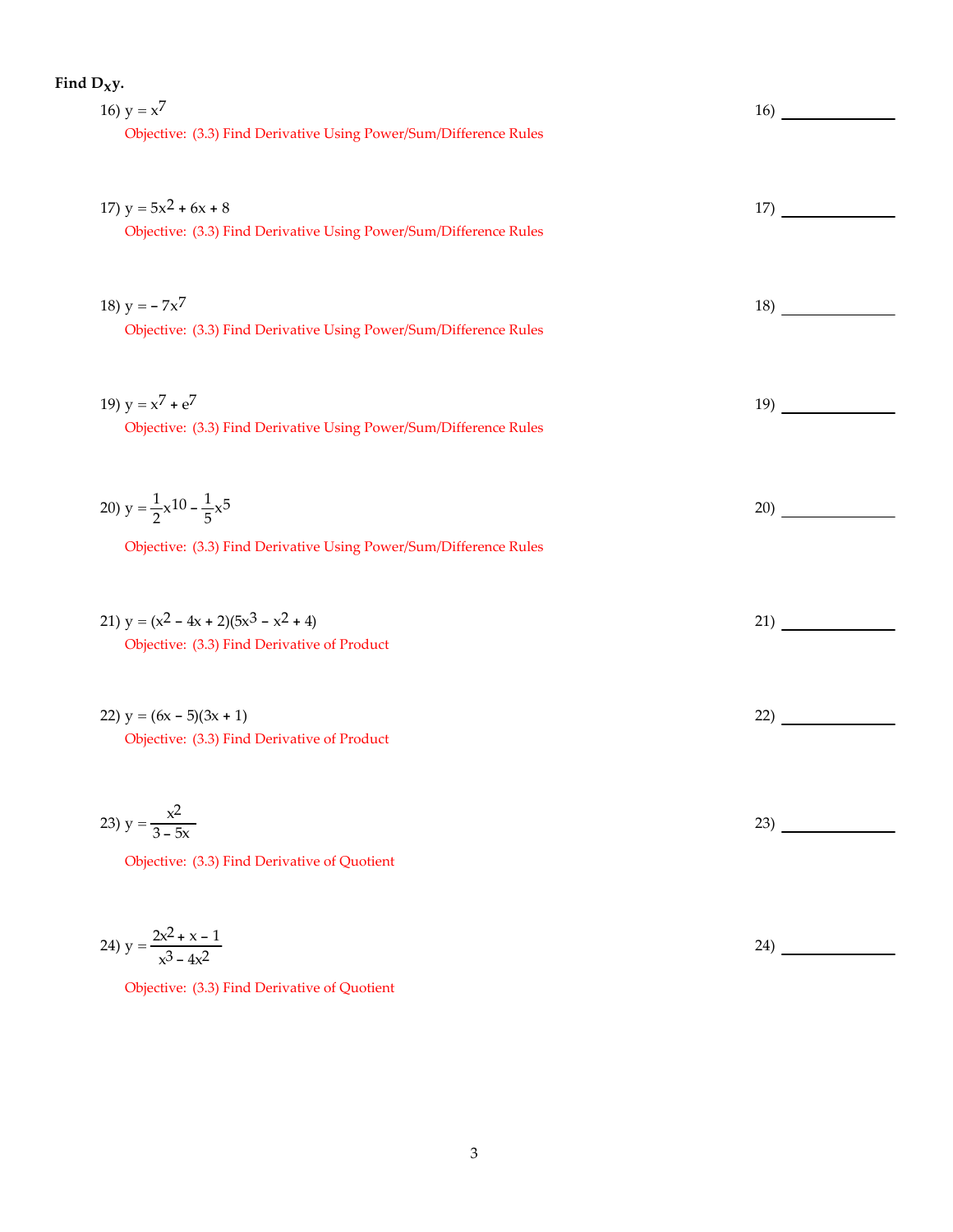25) 
$$
y = \frac{\pi}{5x^2 - 4}
$$

Objective: (3.3) Find Derivative of Quotient

26) 
$$
y = \frac{x - 8}{x + 8}
$$

Objective: (3.3) Find Derivative of Quotient

$$
27) \, \text{y} = \frac{x}{3x - 5} \tag{27}
$$

Objective: (3.3) Find Derivative of Quotient

$$
28) y = \frac{\pi}{2x^2 - 6}
$$
 (28)

Objective: (3.3) Find Derivative of Quotient

## Find the equation of the tangent line to the equation at the point where x has the given value.

| 29) $y = \frac{4x^2 - 6}{3x - 2}$ ; $x = 0$               | 29 |
|-----------------------------------------------------------|----|
| Objective: (3.3) Find Equation of Tangent Line at a Point |    |
|                                                           |    |
| Solve the problem.                                        |    |

30) Find all points of the graph of  $y = 8x^2 + 8x$  whose tangent lines are parallel to the line y  $- 24x = 0.$ 30)

Objective: (3.3) Find Points at Which Tangent Line Has Given Slope

- 31) At what points on the graph of  $y = 2x^3 3x^2 20x$  is the slope of the tangent line -8? 31) Objective: (3.3) Find Points at Which Tangent Line Has Given Slope
- 32) For a motorcycle traveling at speed v (in mph) when the brakes are applied, the distance d (in feet) required to stop the motorcycle may be approximated by the formula  $d = 0.050$  v<sup>2</sup> + v. Find the instantaneous rate of change of distance with respect to velocity when the speed is 48 mph. 32) Objective: (3.3) Solve Apps: Derivative Rules

25)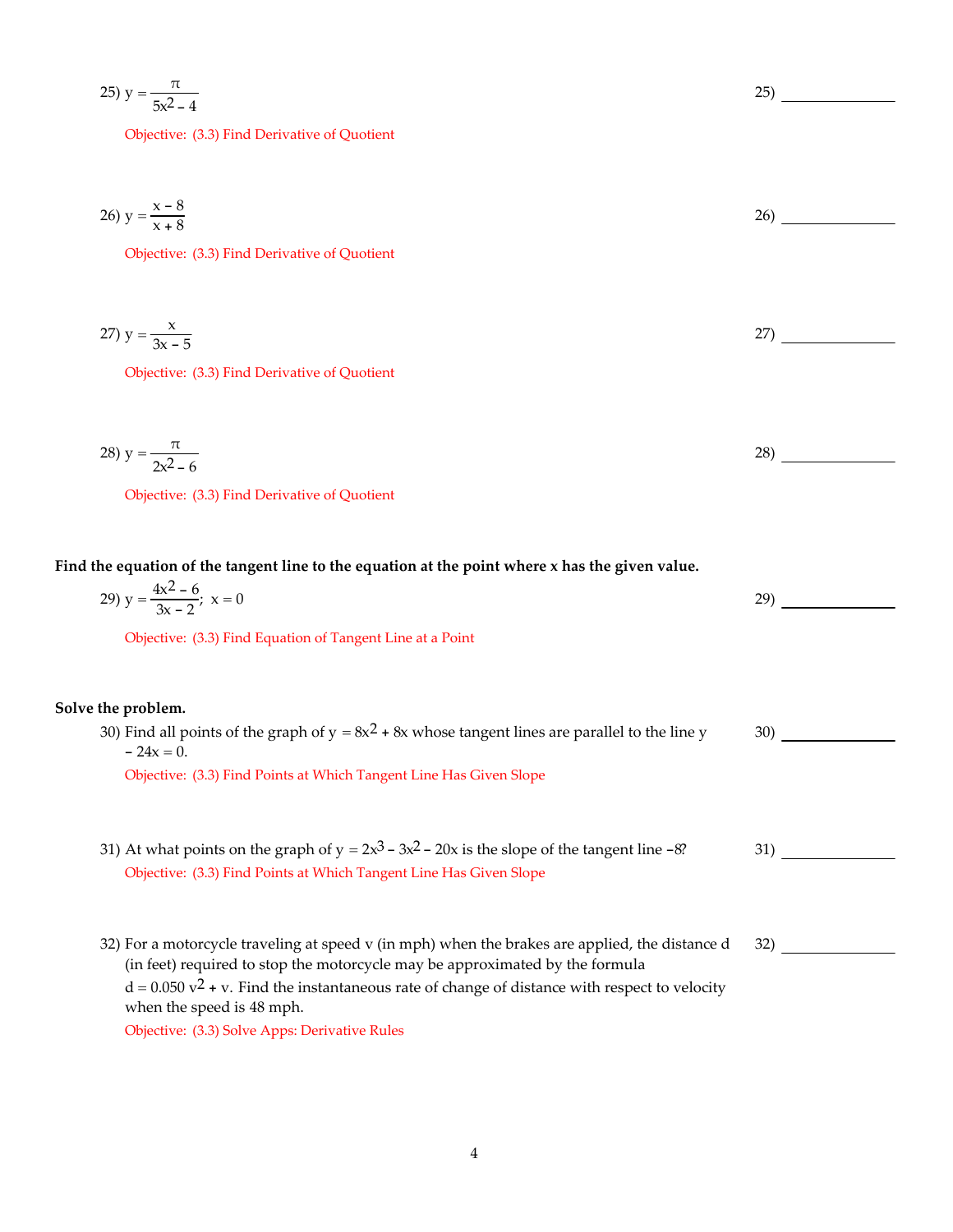33) The energy loss E (in joules/kilogram) due to friction when water flows through a pipe is given by  $E = 0.020(L/D)v^2$ . In the formula, L is the pipe length (in m), D is the pipe diameter (in m), and v is the water velocity (in m/s). Find a formula for the instantaneous rate of change of energy with respect to velocity. 33) Objective: (3.3) Solve Apps: Derivative Rules 34) A cubic salt crystal expands by accumulation on all sides. As it expands outward find the rate of change of its volume with respect to the length of an edge when the edge is 0.210 mm. 34) Objective: (3.3) Solve Apps: Derivative Rules **Find Dxy.** 35)  $y = \frac{9}{x} + 6 \sec x$  $\frac{2}{x}$  + 6 sec x 35) Objective: (3.4) Find Derivative of Trigonometric Function 36)  $y = x^5 \cos x - 10x \sin x - 10 \cos x$  36) Objective: (3.4) Find Derivative of Trigonometric Function **Solve the problem.** 37) Find the tangent to  $y = \cos x$  at  $x = \frac{\pi}{2}$ .  $\frac{1}{2}$ . 37) Objective: (3.4) Solve Apps: Tangent Lines **Evaluate the indicated derivative.** 38) f'(2) if  $f(x) = (6 - x^3)^{-1}$  $-1$  38) Objective: (3.5) Evaluate Derivative at a Point Using Chain Rule

39) fʹ(1/2) if f(x) = cos(πx) sin(πx) 39) Objective: (3.5) Evaluate Derivative at a Point Using Chain Rule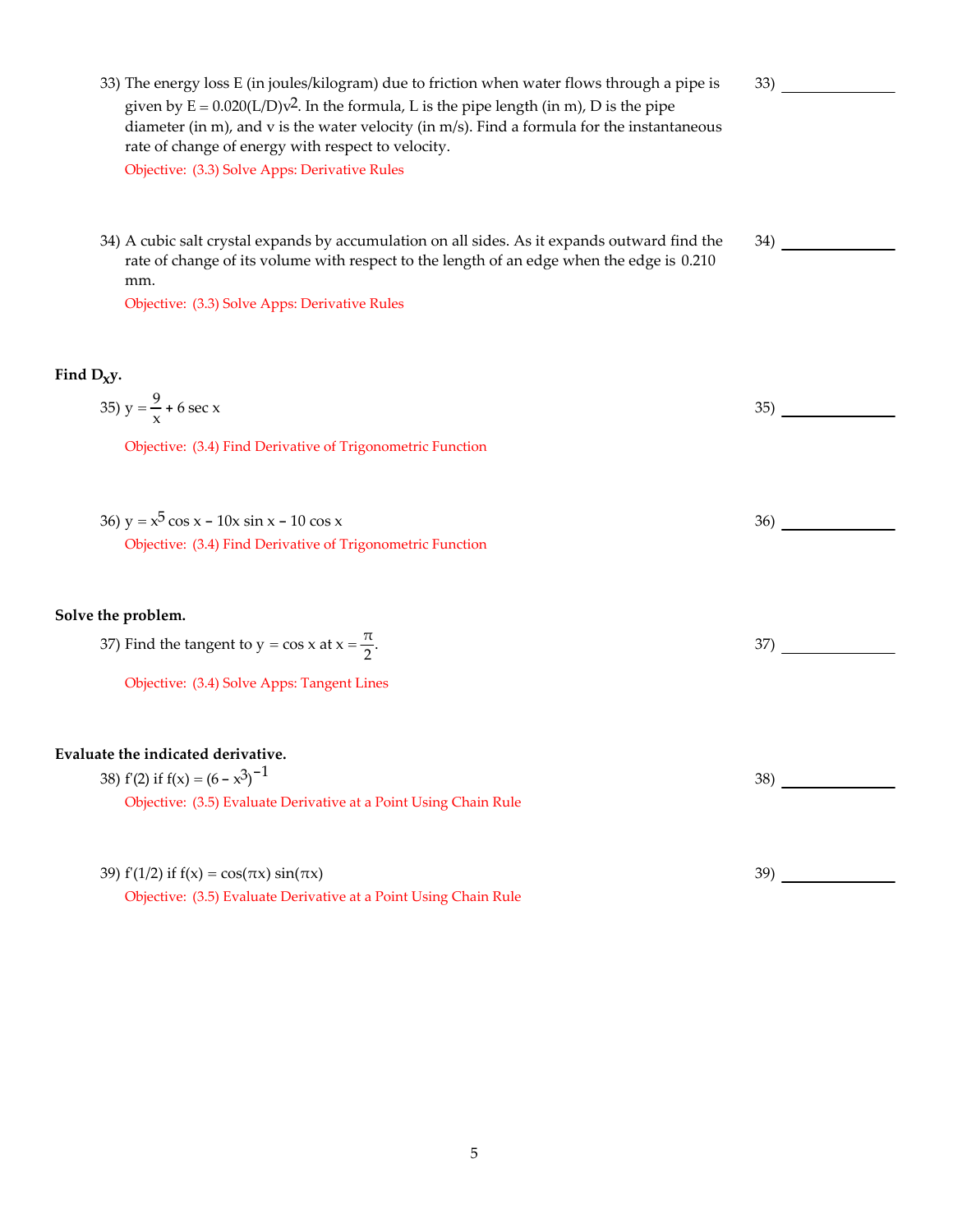Suppose that the functions f and g and their derivatives with respect to x have the following values at the given values of x. Find the derivative with respect to x of the given combination at the given value of x. 40)

40)  $x \mid f(x)$   $g(x)$   $f'(x)$   $g'(x)$ 3 1 16 6 3 43 3 2 -6

 $f(g(x))$ ,  $x = 4$ 

Objective: (3.5) Find Derivative Given Numerical Values

41)

| x   f(x) g(x) f'(x) g'(x) |     |  |
|---------------------------|-----|--|
| $\overline{3}$ 1 9        | 6 7 |  |
| $4 \mid -3$               |     |  |

 $1/f^2(x)$ ,  $x = 4$ 

Objective: (3.5) Find Derivative Given Numerical Values

Find  $D_Xy$ .

| 42) $y = \sin\left(\frac{7\pi x}{2}\right) - \cos\left(\frac{7\pi x}{2}\right)$ |  |  |
|---------------------------------------------------------------------------------|--|--|
|                                                                                 |  |  |

41)

Objective: (3.5) Find Derivative Using Chain Rule I

| 43) $y = \cos^3(\pi x - 12)$                               |  |
|------------------------------------------------------------|--|
| <b>Objective:</b> (3.5) Find Derivative Using Chain Rule I |  |

| 44) $y = (3x^2 - 7)^3$                              | 44 |
|-----------------------------------------------------|----|
| Objective: (3.5) Find Derivative Using Chain Rule I |    |

45) 
$$
y = \frac{1}{5}(7x + 11)^3
$$
 45) \_\_\_\_\_\_\_  
Objective: (3.5) Find Derivative Using Chain Rule I

| 46) $y = 4x(3x + 5)^3$                               | 46) |  |
|------------------------------------------------------|-----|--|
| Objective: (3.5) Find Derivative Using Chain Rule II |     |  |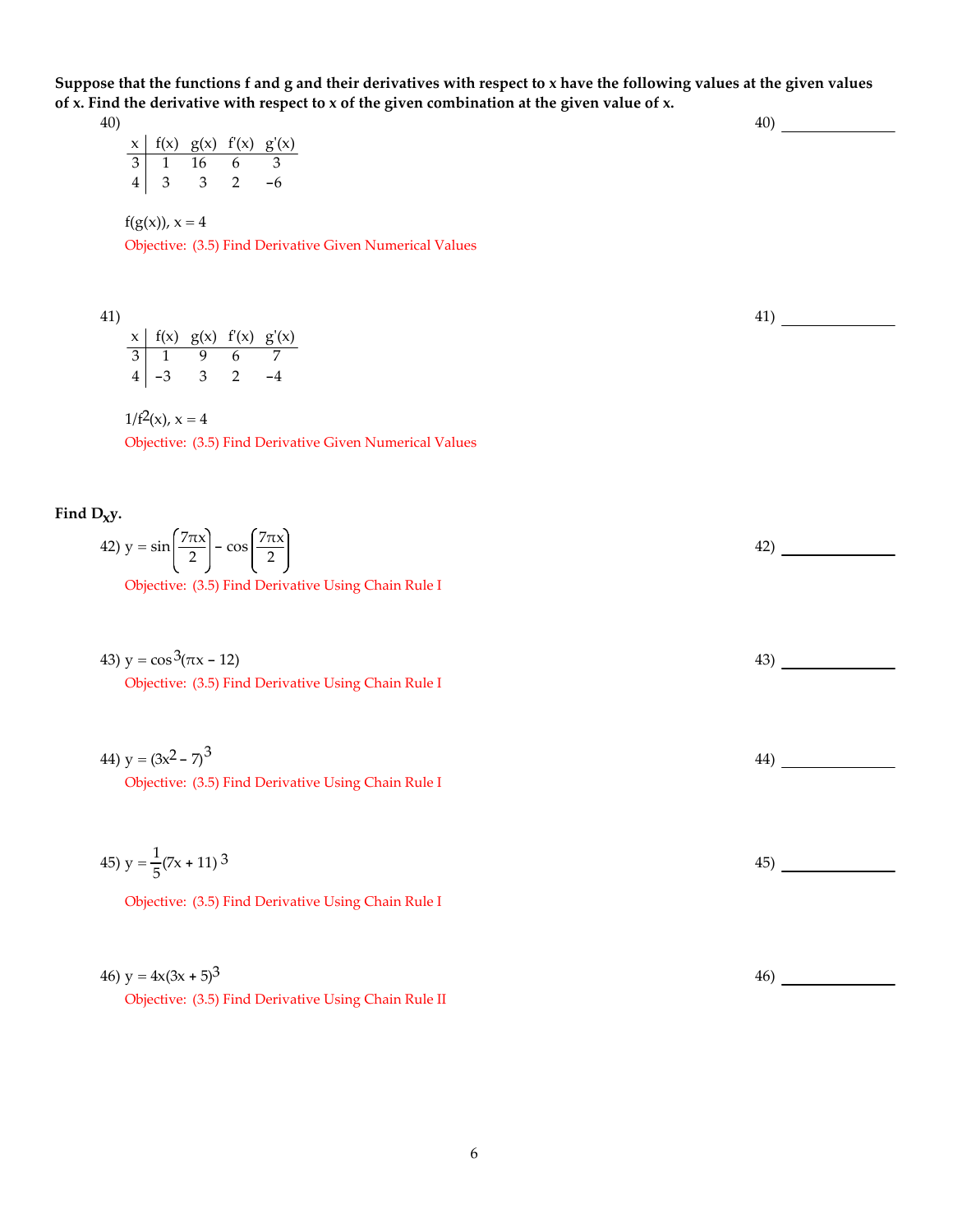47) 
$$
y = \sqrt[3]{\frac{7z+8}{-9z+7}}
$$
47)

Objective: (3.5) Find Derivative Using Chain Rule II

| Find an equation for the line tangent to the given curve at the indicated point.<br>48) $y = x^3 - 36x + 4$ at (6, 4)<br>Objective: (3.5) Find Equation of Tangent Line | 48) |
|-------------------------------------------------------------------------------------------------------------------------------------------------------------------------|-----|
| Find $D_{xy}$ .                                                                                                                                                         |     |
| 49) $y = e(3 - 4x)$<br>Objective: (3.9) Find Derivative of Exponential Function                                                                                         | 49) |
| 50) $y = e^{\sqrt{x} + 8}$<br>Objective: (3.9) Find Derivative of Exponential Function                                                                                  | 50) |
| 51) $y = x^6 e^x$<br>Objective: (3.9) Find Derivative of Exponential Function                                                                                           | 51) |
| 52) $y = \frac{1}{ex^{9}}$<br>Objective: (3.9) Find Derivative of Exponential Function                                                                                  | 52) |
| 53) $e^{16xy} + xy = 5$<br>[Hint: Use implicit differentiation]<br>Objective: (3.9) Find Derivative of Exponential Function                                             | 53) |